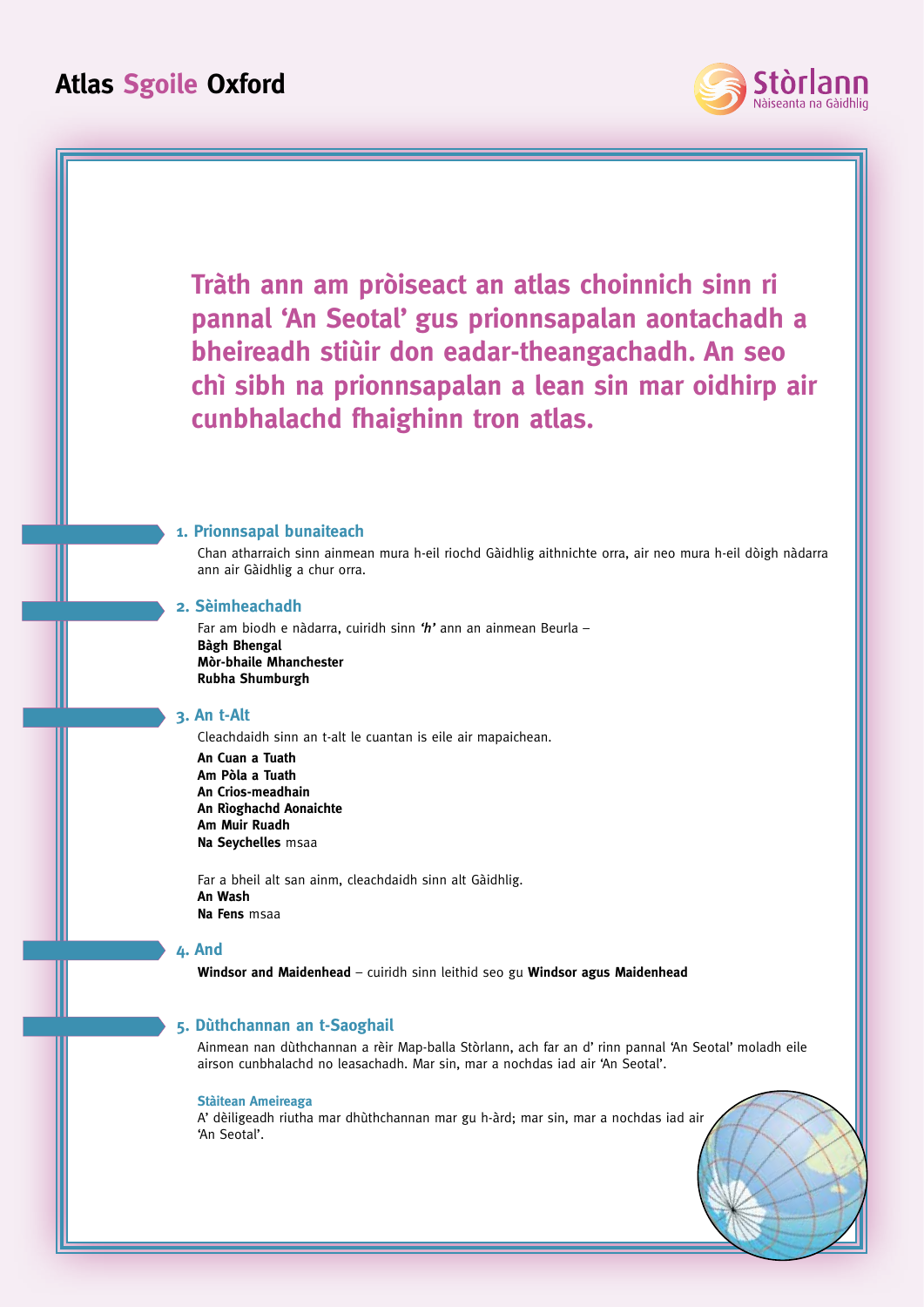

## **6. Bailtean**

### **Alba**

A rèir Map Alba + molaidhean Ainmean Àitean na h-Alba agus pannal 'An Seotal'. Mar sin, mar a nochdas iad air 'An Seotal'.

#### **Sasainn agus A' Chuimrigh**

Sa Bheurla, ach an fheadhainn air a bheil riochd Gàidhlig aithnichte – **Lunnainn**

**An Caisteal Nuadh Iorc Cardaf**  *ach*  **Oxford Liverpool Abergavenny** msaa

**Èirinn** Sa Ghaeilge

### **7. Feartan**

Far a bheil feart na phàirt de dh'ainm baile, fàgaidh sinn e sa Bheurla – **Herne Bay Market Harborough Southend-on-sea Port Talbot Walvis Bay** msaa

## Mar as trice, cuiridh sinn Gàidhlig air feartan –

| <b>Srath Thames</b>    |
|------------------------|
| Rubha Shumburgh        |
| Bàgh Bhengal           |
| Bàgh Bheanntraí        |
| Rubha Chathóir         |
| <b>Drochaid Mhenai</b> |
| An t-Eilean Naomh      |
| Bàgh Chardigan         |
| Gleann Bàis            |
|                        |
| <b>Portland Bill</b>   |
| Sgìre nan Lakes        |
|                        |

### **Èirinn**

Cuiridh sinn feartan ann an Gàidhlig agus ainmean nan àitean ann an Gaeilge. Far a bheil an aon fhacal againn sa Ghàidhlig airson feart, ged nach eil sinn ga chleachdadh sa chòrr dhen atlas, cleachdaidh sinn an riochd Gàidhlig airson an fhearta -

**Slieve Donard Sliabh Dónairt Old Head of Kinsale An Seanncheann** 

**Ceann an Chairn** 

Ach cha cleachd sinn Cuan airson 'bay' me **Bàgh na Gaillimhe** *agus chan e* **Cuan na Gaillimhe**

## **8. Àirdean**

Far a bheil àird san ainm, cuiridh sin Gàidhlig air sin – **North Foreland Foreland a Tuath North Ronaldsay Ronaldsay a Tuath** *(diofraichte bho Mhap Alba)*



#### **Eilean Mhanainn** Ann an Gàidhlig Mhanainn

### **An còrr dhen t-Saoghal**

Mar a tha iad ann an Atlas Oxford ach far a bheil riochd Gàidhlig aithnichte orra –

**An Ròimh Baile na h-Àithne Barsalòna** msaa

#### **Ameireaga 'Cities'**

Far a bheil stàit leis an aon ainm, Mòr-bhaile – **Mòr-bhaile Kansas Mòr-bhaile Phanama Mò-bhaile Oklahoma**

Far nach eil stàit leis an aon ainm, City – **Salt Lake City Jefferson City**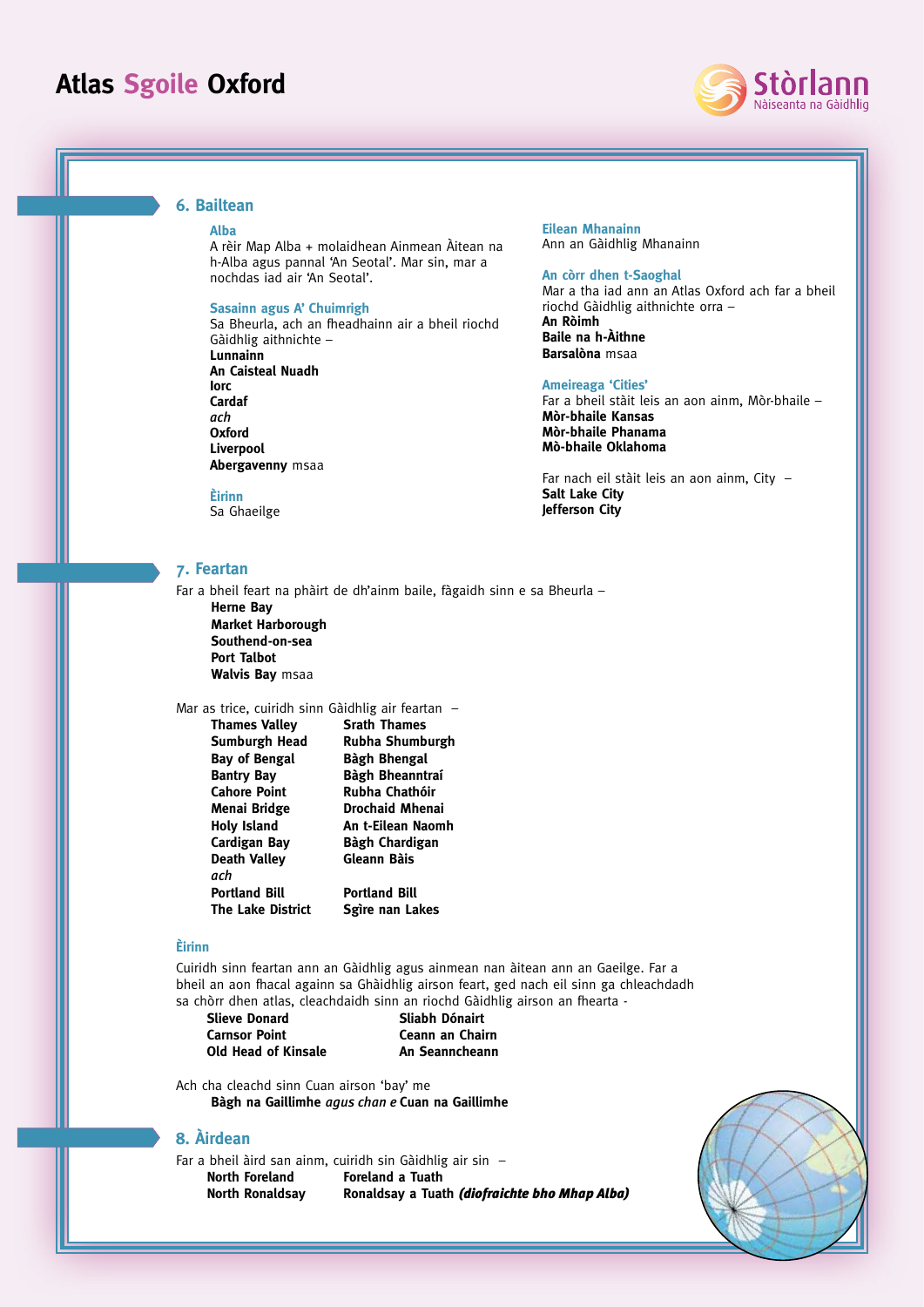

**9. -shire ann an Sasainn** Ma tha baile ann leis an aon ainm cuiridh sinn Siorrachd – **Siorrachd Ghloucester Siorrachd Chambridge Siorrachd Iorc** Mura h-eil baile ann leis an aon ainm, fàgaidh sinn e sa Bheurla – **Wiltshire Berkshire** msaa **10. Aibhnichean** Cuiridh sinn Abhainn no Uisge (A. no U.) ro aibhnichean na h-Alba. **U. Spè A. Foirthe** Cuiridh sinn aibhnichean na h-Èireann ann an Gaeilge. **An tSionainn An Bhanna** Bidh ainmean aibhnichean sa chòrr dhen t-saoghal mar a tha iad ann an Atlas Oxford, ach far a bheil riochd Gàidhlig ann dhaibh – **Thames Ganges Inbhirean na Ganges Nìl Gheal Mississippi Amason 11. Mountain ranges and hills in Britain – monadh. Cotswold Hills Monadh Chotswold Cambrian Mountains Am Monadh Cambrian Southern Uplands The Sidlaws Hills Na Sidlaws** Grampian Mountains – **Bràghad Albainn + Am Monadh Liath + Am Monadh Ruadh** as appropriate. Individual peaks – beinn **Beinn Nibheis** Moors – mòinteach **North York Moors Mòinteach Iorc a Tuath** Plains – raon **Salisbury Plain Raon Shalisbury** Downs – downs **North Downs Na Downs a Tuath** Beacons – beacons **Brecon Beacons Na Brecon Beacons 12. Mountains in the rest of the World– beanntan Appalachian Mts Na Beanntan Appalachian Hoggar Mts Beanntan Hoggar Tibetsi Mts Beanntan Thibetsi Atlas Mts Beanntan Atlas Rocky Mountains Na Rockies** Alps **Na h-Alps** Andes **Na h-Andes**